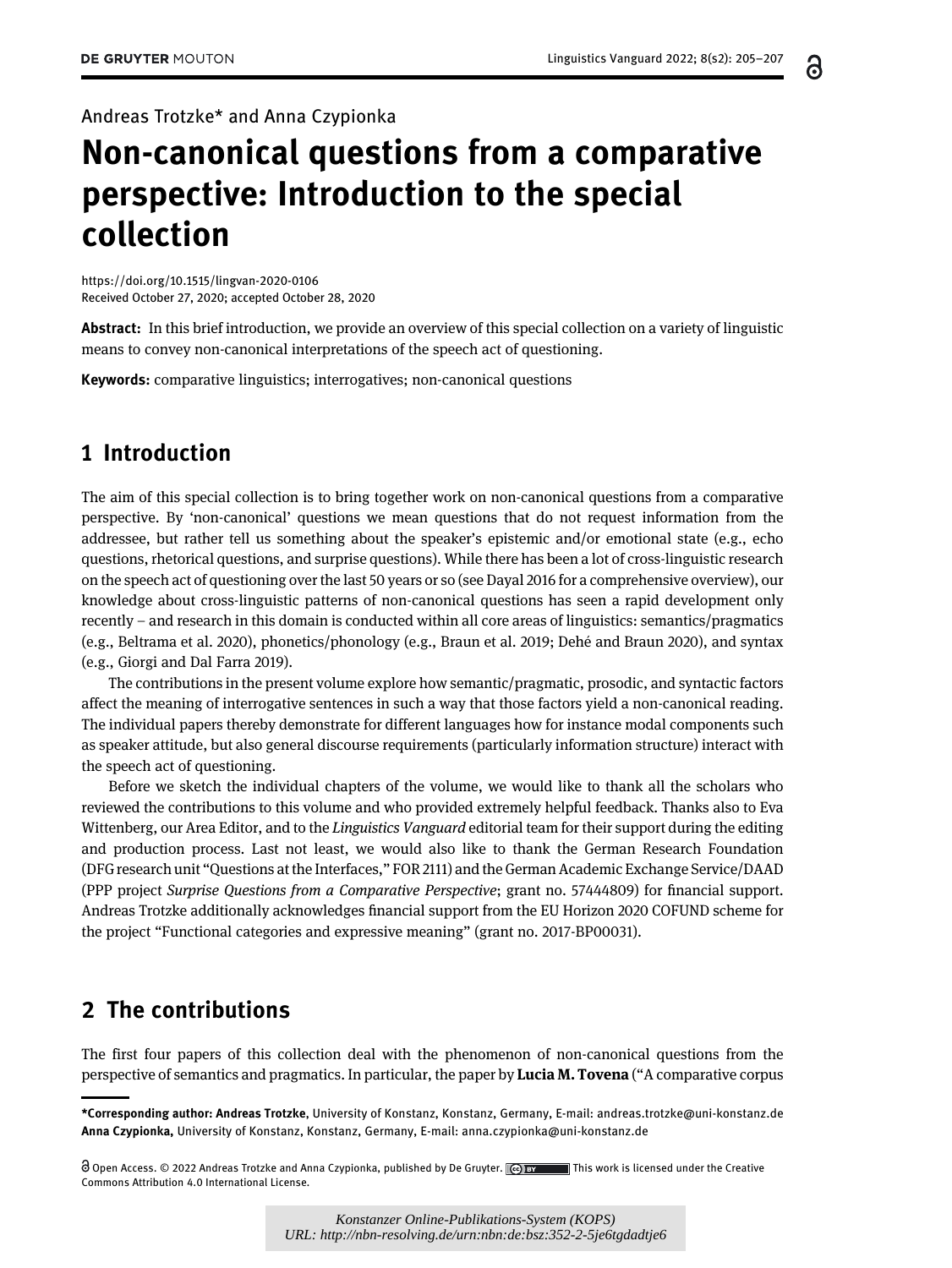study on a case of non-canonical question") focuses on French wh-interrogatives with the element *comment* 'how' in their reason interpretation. The author first highlights that the non-canonicity of those questions is due to the modified semantic type of the domain of the wh-item, and then she continues by exploring potential constraints of this question type by means of corpus data. Specifically, Tovena demonstrates that commentquestions in French can be used to invite or propose answers with respect to the situation described by the prejacent, which distinguishes them from exclamatives. Based on her corpus data, the author also points out that this type of non-canonical question is not only restricted to informal language. The second paper on the semantics and pragmatics of non-canonical questions deals with "Interpreting high negation in Negative Interrogatives: The role of the Other." The authors Pierre Larrivée and Alda Mari deal with English questions such as *Don't you speak Italian?* and paraphrase their reading as a bias on the part of the speaker towards the underlying positive proposition. Given their new observation that Negative Interrogatives also involve uncertainty with respect to the relevant proposition (reminiscent of epistemic modals), the authors provide a speech-act theoretic analysis and claim that the non-canonical interpretation of such questions can be derived by two operators which they call 'Speaker' and 'Other', and which represent different sources of information. By proposing those operators, Larrivée and Mari postulate a direct mapping from syntax to semantics and pragmatics that can explain the morphosyntactic and interpretative properties of Negative Interrogatives.

Lisa Brunetti, Lucia M. Tovena, and Hiyon Yoo ("French questions alternating between a reason and a manner interpretation") investigate the interpretation of French comment ('how') questions that – depending on context – can be interpreted as asking for the manner or the reason of the denoted event. The results of their rating study show that reason-comment is interpreted as expressing surprise in addition to a request for information. This suggests that surprise questions are indeed truly interrogative (unlike rhetorical questions), but different from plain information-seeking questions, and that expectation disconfirmation is wired in the semantics of reason-comment. The authors offer an insightful link to an earlier production study, showing that the current study essentially mirrors prosodic findings, particularly a higher inter-speaker variability for the interpretation and production of reason-comment when compared to manner-comment. Brunetti et al. propose that this higher variability mirrors the more complex semantics of reason- compared to manner-comment questions.

The fourth and last contribution on the semantics and pragmatics of non-canonical questions is by Andreas Trotzke and Anna Czypionka. In their paper on "The pragmatics of surprise-disapproval questions: An empirical study," they investigate a type of non-canonical question that expresses the speaker's surprise and/or disapproval with respect to the event denoted by the propositional part of the question. Their paper empirically assesses theoretical claims about the illocutionary status of surprise-disapproval questions by exploring their pragmatics in an acceptability study. The authors highlight that the results of their experiment are particularly compatible with a broad theory that assumes that pragmatic phenomena like surprisedisapproval questions are truly 'mixed' (speech-act and clause) types in the sense that we do not have to postulate a distinct illocutionary status (or, in syntactic terms, a distinct projection) in order to explain them theoretically. In this regard, Trotzke and Czypionka's account dovetails nicely with both Brunetti et al.'s findings and Celle and Pélissier's study (see below) on the interrogative nature of surprise questions.

The next two articles in our special collection capitalize on the morpho-syntactic properties of noncanonical questions. Yoshio Endo's contribution on "Non-standard questions in English, German, and Japanese" deals with syntactic properties of so-called discourse (aka 'modal') particles, particularly in Japanese, and on this basis proposes that non-canonical questions can be classified into two types: the speaker-oriented type and the addressee-oriented type. Endo goes on to discuss the properties of Japanese sentence-final particles, showing that the addressee-oriented type of non-canonical questions can be further divided into the counter-expectation type and the aggressive-attitude type. The author provides a syntactic analysis of all relevant particles and readings, and he compares his observations on Japanese to similar readings and functional linguistic categories in German and English. The second paper on the syntactic representation of non-canonical readings of questions deals with particle-like elements as well.

Johannes M. Heim and Martina E. Wiltschko's paper "Timing of belief as a key to cross-linguistic variation in common ground management" offers a cross-linguistic comparison of the sensitivity to Timing-of